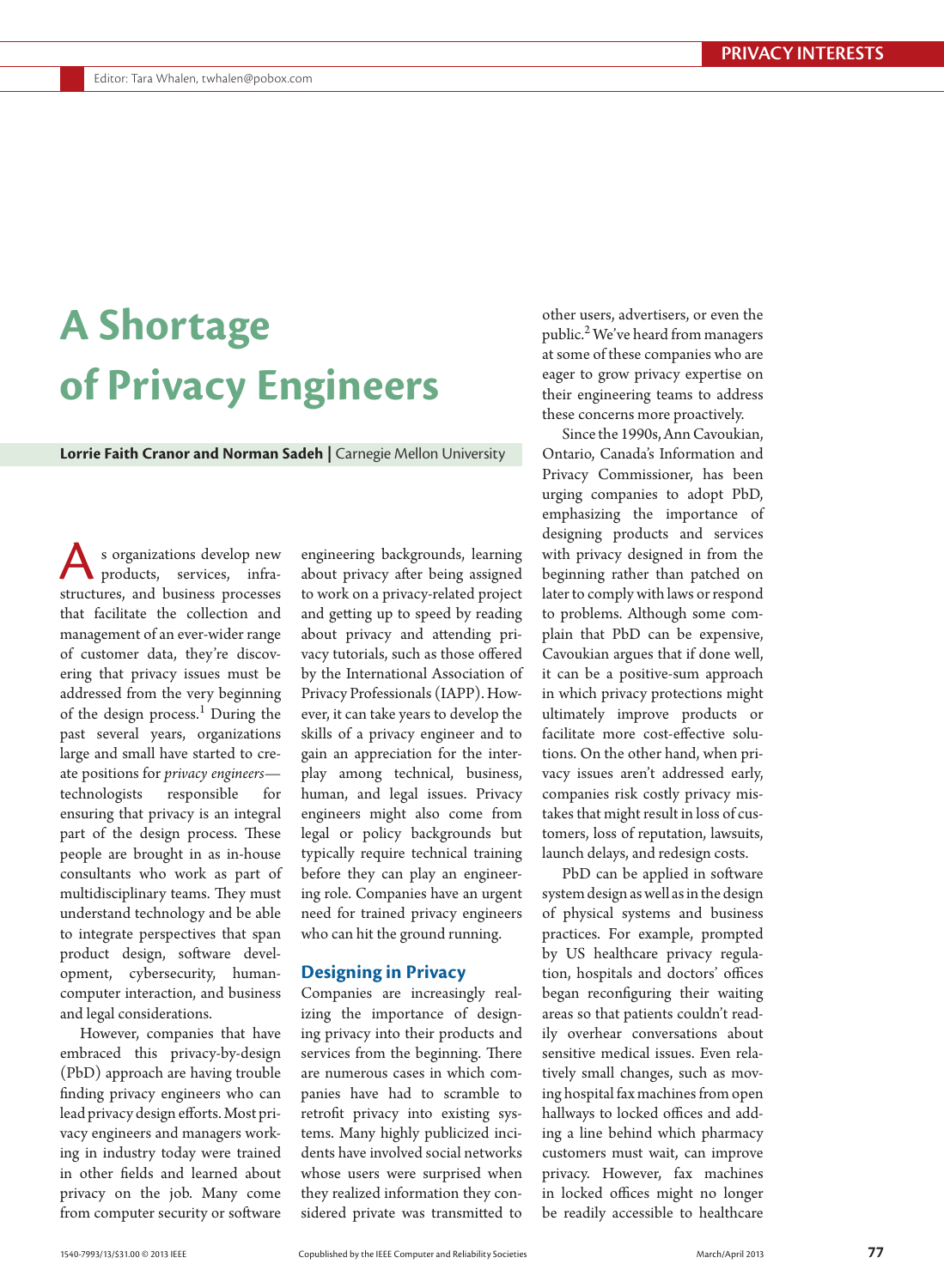workers who need quick access to faxed information. Offices designed from the beginning to include areas for private conversations and the receipt and storage of private documents can offer better privacy protections as well as an environment conducive to efficient workflows.

Although there are a growing number of guidelines (such as Microsoft's *Privacy Guidelines for Developing Software Products and Services*<sup>3</sup> ) and case studies to draw from, there's no simple, universal formula for designing in privacy. PbD requires engineers with a diverse skill set to understand how both privacy-by-policy and privacyby-architecture mechanisms can interact to protect privacy. Privacyby-policy approaches include privacy notices and mechanisms for obtaining informed consent before data is collected or used. Privacyby-architecture approaches aim to minimize the collection of personal data, anonymize as much of it as feasible, and reduce centralized data storage and processing.<sup>4</sup> Although organizations can easily implement simple techniques from both approaches, designing meaningful and usable informed consent experiences and implementing robust and sophisticated data minimization or anonymization techniques that preserve essential data utility are both nontrivial tasks.

## **Shortage of Privacy Engineers**

We've seen an increase in companies recruiting privacy engineers, and many organizations are already reporting a shortage of people who are adequately trained to fill this crucial role.5 Recent US Federal Trade Commission settlements with organizations both large and small and pending revisions to privacy laws in places like Europe will fuel increasing demand for privacy professionals.<sup>6,7</sup>

Recently, we've seen announcements recruiting privacy engineers

and technical privacy managers at Google, Microsoft, Facebook, Intel, Apple, and the National Institute of Standards and Technology as well as financial companies, privacy-related startups, and government agencies, to name just a few. Already, Google reportedly employs 60 full-time privacy engineers.8 Job postings recruit engineers who can "develop technical solutions to help mitigate privacy vulnerabilities"; analyze "software designs and implementations from a privacy and UX perspective"; "research, document, and help remediate design decisions, operating procedures, or processes that may directly or indirectly contribute to future privacy risks"; "create cutting-edge privacy feature prototypes"; "help us lead better on privacy by example"; and "partner with key business, technical, and legal stakeholders across various … business groups to implement Privacy by Design."

Andrew Swerdlow, a Google privacy analysis engineer, described the role of Google's privacy engineers: "We work closely with legal, policy and other engineers as products are being developed and released. At the beginning of product development, we sit with engineers to help them design products with privacy in mind. During development, we review, audit and test the boundaries of products. After a product launches, we evaluate and reevaluate the product to ensure it remains true to our privacy standards" (www. google.com/about/jobs/lifeat google/meet-andrew-swerdlow -privacy-analysis-engineer.html).

Erin Egan, Facebook's chief privacy officer, explained that Facebook is adding to its team of professionals who develop products with privacy in mind. This team includes privacy engineers and product managers as well as security engineers. "As our team continues to grow, we are looking for candidates who have not only the technical skills to work on our products but a deep understanding of how building privacy into Facebook creates a great experience for our users," Egan told us when we asked her about the skills Facebook was looking for when it hires privacy engineers.

Sidd Stamm, lead privacy engineer at Mozilla, told us that Mozilla is also recruiting privacy engineers. "We're looking for strong programmers who have a knack for understanding nuances of data sharing and use. They have an ability to build systems that enable transparency and can find ways to help our users make good choices through understanding risks of sharing their data," he said. However, Stamm said that he's had difficulty finding qualified candidates for privacy engineering positions: "I've found that technologists who find an interest in privacy get attracted to work in policy and activism. What we need are software engineers who want to write tools and features that will enhance people's privacy online."

### **Training Privacy Engineers**

One way to address the privacy engineer shortage is to offer educational programs in the subject. During the past decade, several universities began offering privacyrelated courses in their computer science and engineering schools.

Our university, Carnegie Mellon, offers several privacy courses for undergraduate computer science and electrical and computer engineering majors; master's students in a variety of computer science, information systems, public policy, and business fields; and PhD students in computer science, engineering, and public policy. Privacyrelated courses include Information Security and Privacy; Privacy Policy, Law, and Technology; Usable Privacy and Security; Foundations of Security and Privacy; and Privacy in the Digital Age. Students who